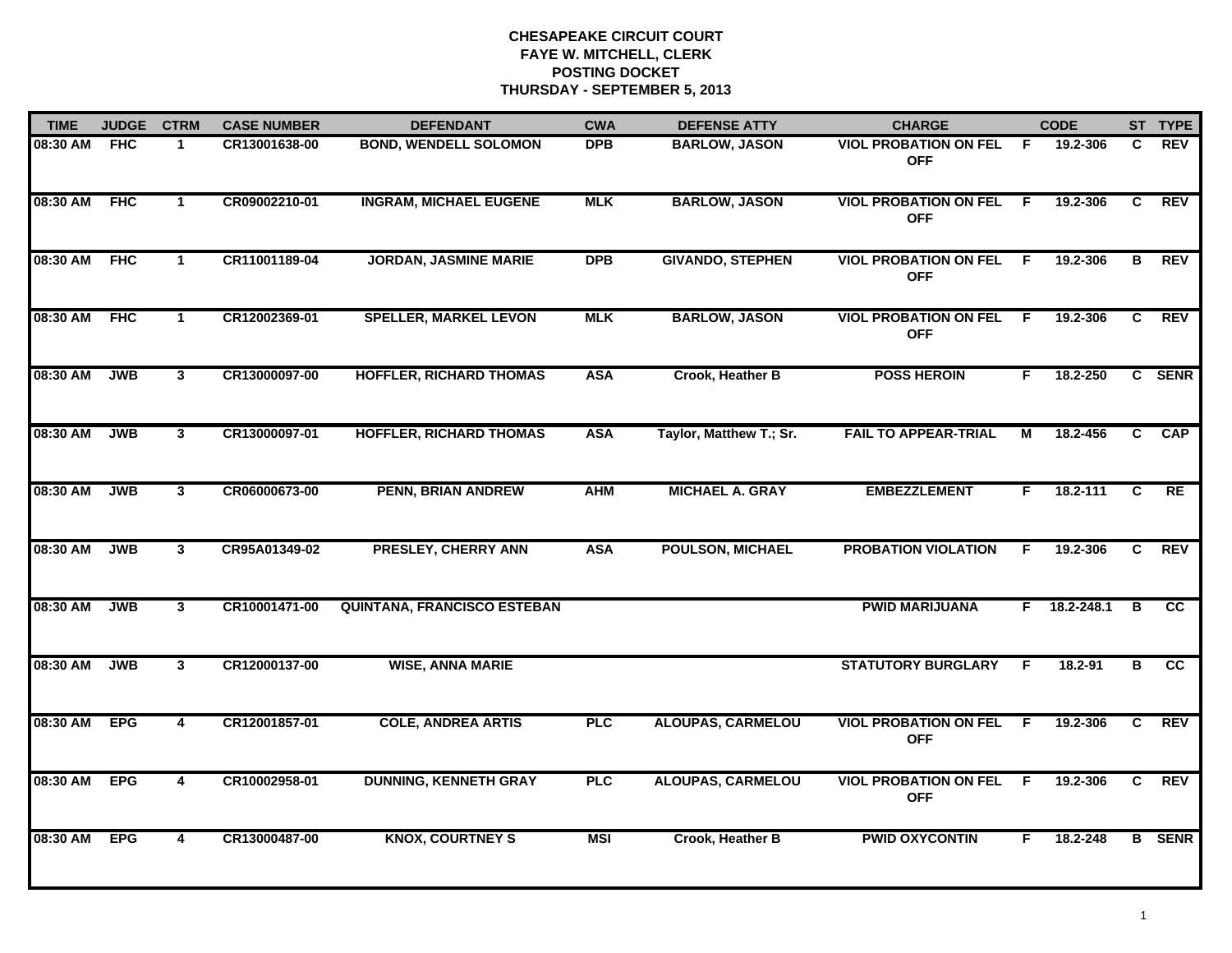| <b>TIME</b>   | <b>JUDGE</b> | <b>CTRM</b>    | <b>CASE NUMBER</b> | <b>DEFENDANT</b>                  | <b>CWA</b> | <b>DEFENSE ATTY</b> | <b>CHARGE</b>                                         |    | <b>CODE</b> |                | ST TYPE         |
|---------------|--------------|----------------|--------------------|-----------------------------------|------------|---------------------|-------------------------------------------------------|----|-------------|----------------|-----------------|
| 08:30 AM      | <b>EPG</b>   | 4              | CR11001814-02      | MITCHELL, CHRISTOPHER DALE;<br>JR | <b>PLC</b> | ALOUPAS, CARMELOU   | <b>VIOL PROBATION ON FEL</b><br><b>OFF</b>            | -F | 19.2-306    | C.             | <b>REV</b>      |
| 08:30 AM MATA |              | 5              | CR00000928-00      | <b>ERICKSON, JASON SCOTT</b>      | <b>DJW</b> |                     | <b>FAIL RETURN RENTAL</b>                             | F. | 18.2-118    | B              | <b>CC</b>       |
| 08:30 AM MATA |              | $\overline{5}$ | CR99002249-00      | <b>ERICKSON, JASON SCOTT</b>      | <b>DJW</b> |                     | <b>FRAUD</b>                                          | F. | 18.2-178    | $\overline{B}$ | $\overline{cc}$ |
| 08:30 AM MATA |              | 5              | CR99A02249-00      | <b>ERICKSON, JASON SCOTT</b>      | <b>DJW</b> |                     | <b>PROBATION VIOL</b>                                 | F. | 19.2-306    | C.             | <b>CC</b>       |
| 08:30 AM MATA |              | 5              | CR99A02252-00      | <b>ERICKSON, JASON SCOTT</b>      | <b>DJW</b> |                     | <b>PROBATION VIOL</b>                                 | F. | 19.2-306    | C              | <b>CC</b>       |
| 08:30 AM MATA |              | 5              | CR11002244-00      | <b>NESTORYAK, STEVAN THOMAS</b>   | <b>DJW</b> | Black, Hugh E.; III | <b>RAPE: VICTIM &lt;13 YRS</b>                        | F  | $18.2 - 61$ |                | C SENR          |
| 08:30 AM MATA |              | 5              | CR11002244-01      | <b>NESTORYAK, STEVAN THOMAS</b>   | <b>DJW</b> | Black, Hugh E.; III | INTRCRS:VICT<13/SUSP>14 F<br><b>INDICT</b>            |    | $18.2 - 61$ |                | C SENR          |
| 08:30 AM MATA |              | 5              | CR11002244-02      | <b>NESTORYAK, STEVAN THOMAS</b>   | <b>DJW</b> | Black, Hugh E.; III | <b>INDECENT ACT W/CHILD BY F</b><br><b>PARENT</b>     |    | 18.2-370.1  |                | C SENR          |
| 08:30 AM MATA |              | 5              | CR11002244-03      | <b>NESTORYAK, STEVAN THOMAS</b>   | <b>DJW</b> | Black, Hugh E.; III | <b>INDECENT ACT W/CHILD BY F</b><br><b>PARENT</b>     |    | 18.2-370.1  |                | C SENR          |
| 08:30 AM MATA |              | 5              | CR11002244-04      | <b>NESTORYAK, STEVAN THOMAS</b>   | <b>DJW</b> | Black, Hugh E.; III | <b>INDECENT ACT W/CHILD BY F</b><br><b>PARENT</b>     |    | 18.2-370.1  |                | C SENR          |
| 08:30 AM MATA |              | 5              | CR11002244-05      | <b>NESTORYAK, STEVAN THOMAS</b>   | <b>DJW</b> | Black, Hugh E.; III | INDECENT ACT W/CHILD BY F 18.2-370.1<br><b>PARENT</b> |    |             |                | C SENR          |
| 08:30 AM MATA |              | 5              | CR11002244-06      | <b>NESTORYAK, STEVAN THOMAS</b>   | <b>DJW</b> | Black, Hugh E.; III | <b>INDECENT ACT W/CHILD BY F</b><br><b>PARENT</b>     |    | 18.2-370.1  | C.             | <b>SENR</b>     |
| 08:30 AM MATA |              | 5              | CR11002244-07      | <b>NESTORYAK, STEVAN THOMAS</b>   | <b>DJW</b> | Black, Hugh E.; III | INDECENT ACT W/CHILD BY F<br><b>PARENT</b>            |    | 18.2-370.1  |                | C SENR          |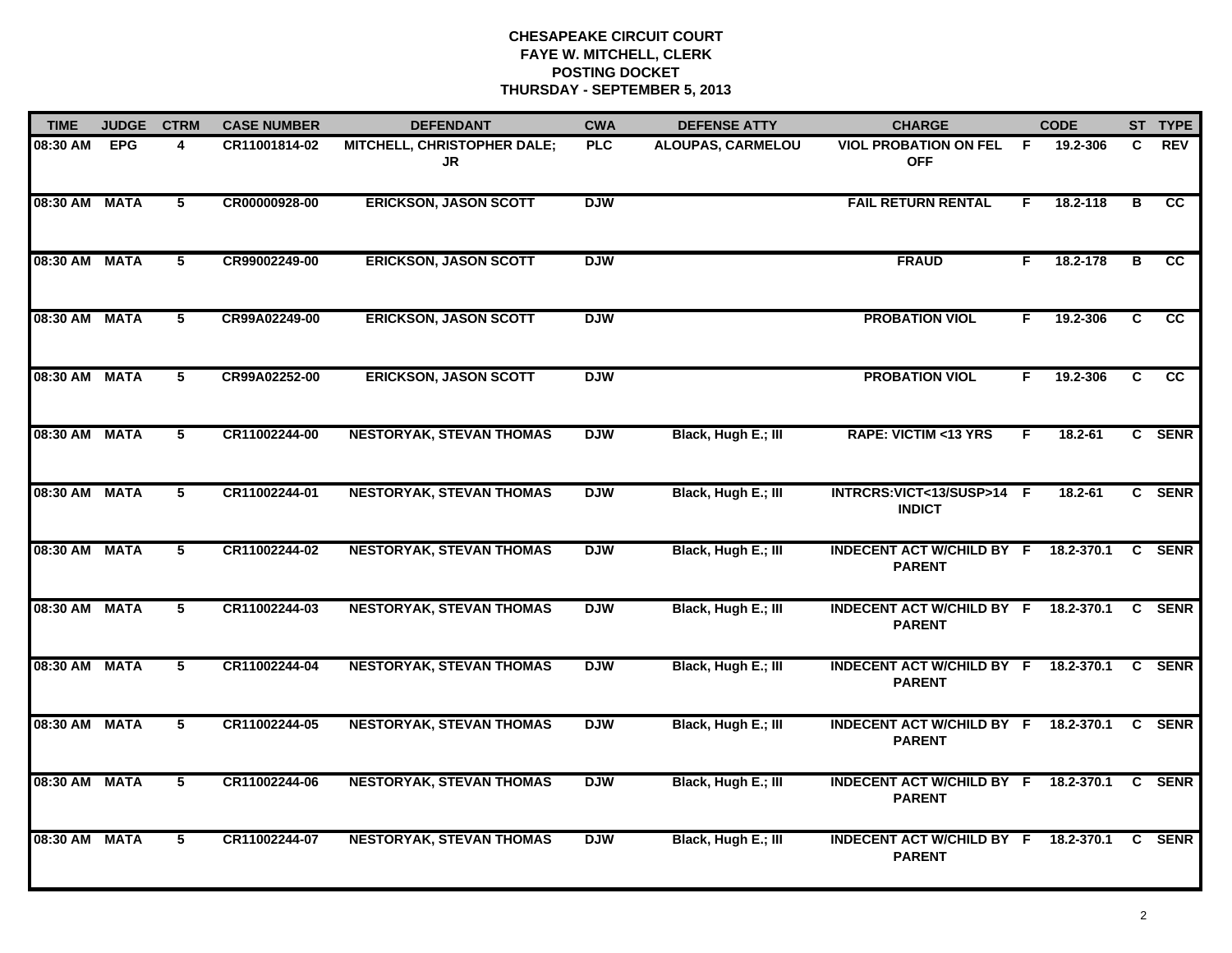| <b>TIME</b>   | <b>JUDGE</b> | <b>CTRM</b>    | <b>CASE NUMBER</b> | <b>DEFENDANT</b>                | <b>CWA</b> | <b>DEFENSE ATTY</b>   | <b>CHARGE</b>                              |    | <b>CODE</b>   |    | ST TYPE     |
|---------------|--------------|----------------|--------------------|---------------------------------|------------|-----------------------|--------------------------------------------|----|---------------|----|-------------|
| 08:30 AM MATA |              | 5              | CR11002244-08      | <b>NESTORYAK, STEVAN THOMAS</b> | <b>DJW</b> | Black, Hugh E.; III   | <b>AGGRAVATED SEXUAL</b><br><b>BATTERY</b> | F. | 18.2-67.3     |    | C SENR      |
| 08:30 AM MATA |              | 5              | CR11002244-09      | <b>NESTORYAK, STEVAN THOMAS</b> | <b>DJW</b> | Black, Hugh E.; III   | <b>AGGRAVATED SEXUAL</b><br><b>BATTERY</b> | F  | 18.2-67.3     |    | C SENR      |
| 08:30 AM MATA |              | $\overline{5}$ | CR11002244-10      | <b>NESTORYAK, STEVAN THOMAS</b> | <b>DJW</b> | Black, Hugh E.; III   | <b>AGGRAVATED SEXUAL</b><br><b>BATTERY</b> | F. | 18.2-67.3     |    | C SENR      |
| 08:30 AM MATA |              | 5              | CR11002244-11      | <b>NESTORYAK, STEVAN THOMAS</b> | <b>DJW</b> | Black, Hugh E.; III   | <b>AGGRAVATED SEXUAL</b><br><b>BATTERY</b> | F. | 18.2-67.3     |    | C SENR      |
| 08:30 AM MATA |              | 5              | CR11002244-12      | <b>NESTORYAK, STEVAN THOMAS</b> | <b>DJW</b> | Black, Hugh E.; III   | <b>AGGRAVATED SEXUAL</b><br><b>BATTERY</b> | F. | $18.2 - 67.3$ |    | C SENR      |
| 08:30 AM MATA |              | 5              | CR11002244-13      | <b>NESTORYAK, STEVAN THOMAS</b> | <b>DJW</b> | Black, Hugh E.; III   | <b>AGGRAVATED SEXUAL</b><br><b>BATTERY</b> | F. | 18.2-67.3     |    | C SENR      |
| 08:30 AM MATA |              | 5              | CR11002244-14      | <b>NESTORYAK, STEVAN THOMAS</b> | <b>DJW</b> | Black, Hugh E.; III   | <b>OBJECT SEXUAL</b><br><b>PENETRATION</b> | F. | $18.2 - 67.2$ |    | C SENR      |
| 08:30 AM MATA |              | 5              | CR11002244-15      | <b>NESTORYAK, STEVAN THOMAS</b> | <b>DJW</b> | Black, Hugh E.; III   | <b>OBJECT SEXUAL</b><br><b>PENETRATION</b> | F. | $18.2 - 67.2$ |    | C SENR      |
| 08:30 AM MATA |              | 5              | CR11002244-16      | <b>NESTORYAK, STEVAN THOMAS</b> | <b>DJW</b> | Black, Hugh E.; III   | <b>OBJECT SEXUAL</b><br><b>PENETRATION</b> | F. | $18.2 - 67.2$ |    | C SENR      |
| 08:30 AM MATA |              | 5              | CR11002244-18      | <b>NESTORYAK, STEVAN THOMAS</b> | <b>DJW</b> | Black, Hugh E.; III   | <b>SODOMY</b>                              | F. | $18.2 - 67.1$ |    | C SENR      |
| 08:30 AM MATA |              | 5              | CR11002244-19      | <b>NESTORYAK, STEVAN THOMAS</b> | <b>DJW</b> | Black, Hugh E.; III   | <b>SODOMY</b>                              | F. | $18.2 - 67.1$ |    | C SENR      |
| 08:30 AM MATA |              | 5              | CR11002244-20      | <b>NESTORYAK, STEVAN THOMAS</b> | <b>DJW</b> | Black, Hugh E.; III   | <b>OBJECT SEXUAL</b><br><b>PENETRATION</b> | F. | $18.2 - 67.2$ | C  | <b>SENR</b> |
| 08:30 AM      | <b>RDS</b>   | 6              | CR10000767-02      | ANGE, MICHAEL BERNARD; III      | <b>KAR</b> | <b>SLAVEN, RONALD</b> | <b>VIOL PROBATION ON FEL</b><br><b>OFF</b> | E  | 19.2-306      | C. | <b>MOT</b>  |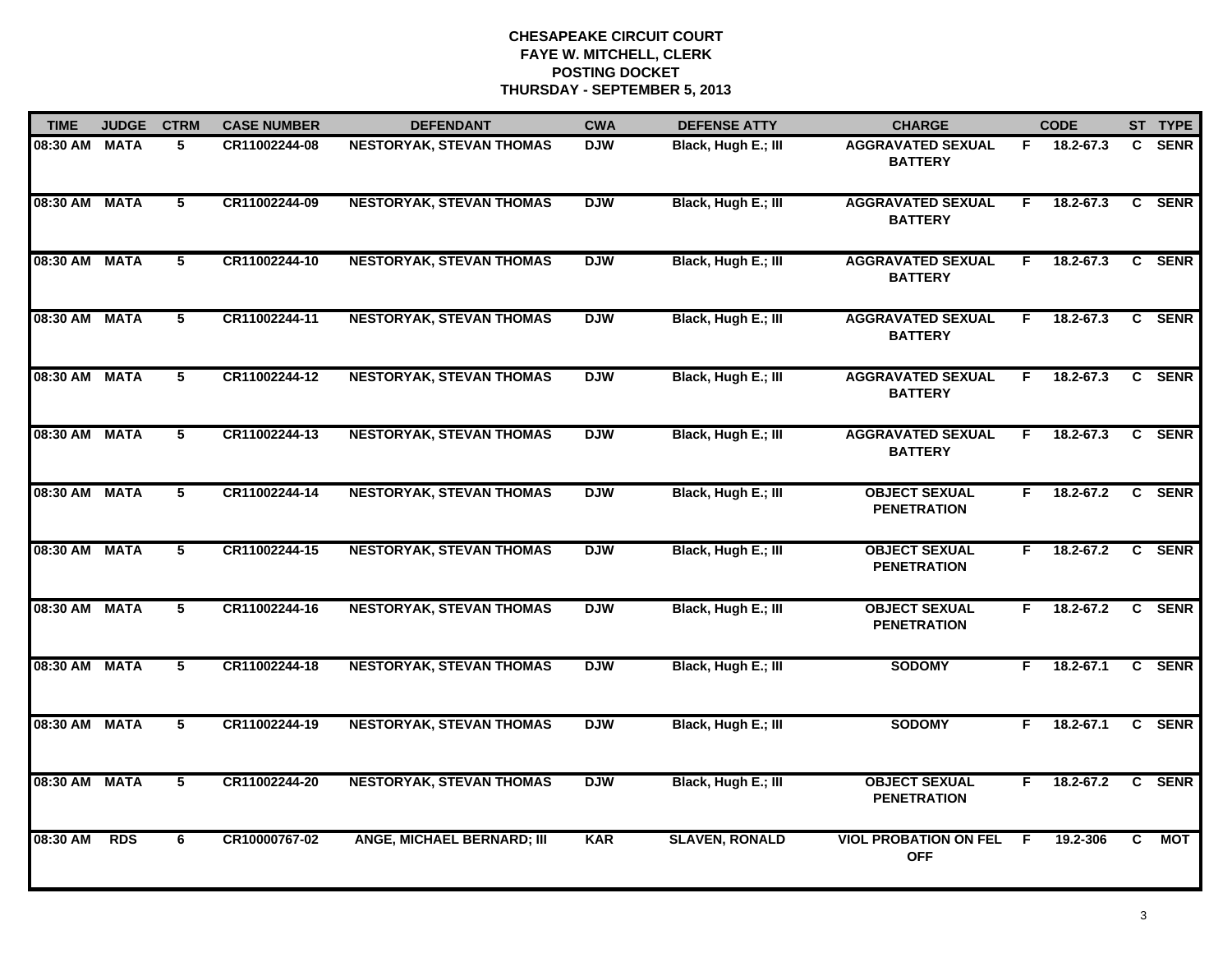| <b>TIME</b> | <b>JUDGE</b> | <b>CTRM</b>             | <b>CASE NUMBER</b> | <b>DEFENDANT</b>                | <b>CWA</b> | <b>DEFENSE ATTY</b>     | <b>CHARGE</b>                                    |    | <b>CODE</b>  |    | ST TYPE       |
|-------------|--------------|-------------------------|--------------------|---------------------------------|------------|-------------------------|--------------------------------------------------|----|--------------|----|---------------|
| 08:30 AM    | <b>RDS</b>   | 6                       | CR12002608-00      | ANGE, MICHAEL BERNARD; III      | <b>KAR</b> | <b>HOLDER, JOSHUA</b>   | <b>BURGLARY NIGHT TO COMM F</b><br><b>FELONY</b> |    | 18.2-89      | C. | МОТ           |
| 08:30 AM    | <b>RDS</b>   | 6                       | CR11002638-00      | <b>DUBRAWSKY, JOSEPH ALLEN</b>  | <b>AJS</b> | <b>CROOK, HEATHER B</b> | <b>ATTEMPT POSSESS SCHI F</b><br>OR II           |    | 18.2-250     |    | C SENR        |
| 08:30 AM    | <b>RDS</b>   | 6                       | CR11001278-01      | <b>SMITH, JOHN DAVID</b>        | <b>AJS</b> | <b>SLAVEN, RONALD</b>   | <b>VIOL PROBATION ON FEL</b><br><b>OFF</b>       | E  | 19.2-306     | C  | <b>REV</b>    |
| 08:30 AM    | <b>RDS</b>   | 6                       | CR13000859-00      | TATE, TIMICHAEL LASHAWN         | <b>KAR</b> | Taylor, Matthew T; SR   | <b>STATUTORY BURGLARY</b>                        | F. | 18.2-91      |    | <b>B</b> SENR |
| 08:30 AM    | <b>RDS</b>   | 6                       | CR13000859-01      | TATE, TIMICHAEL LASHAWN         | <b>KAR</b> | Taylor, Matthew T; SR   | <b>GRAND LARCENY</b>                             | F. | 18.2-95      |    | <b>B</b> SENR |
| 08:30 AM    | <b>RDS</b>   | 6                       | CR13000859-03      | TATE, TIMICHAEL LASHAWN         | <b>KAR</b> | Taylor, Matthew T; SR   | <b>CREDIT CARD THEFT</b>                         | F. | 18.2-192     |    | <b>B</b> SENR |
| $9:00$ AM   | <b>MATA</b>  | $\overline{\mathbf{5}}$ |                    | <b>DRUG COURT PROGRAM</b>       |            |                         |                                                  |    |              |    |               |
| 09:30 AM    | <b>JWB</b>   | $\overline{2}$          | CR13001731-00      | <b>PARKER, ARNETTE INNIANNA</b> | <b>CPO</b> | <b>COOPER, WANDA</b>    | <b>DUI 1ST</b>                                   |    | M A.18.2-266 |    | <b>B</b> ADAT |
| 09:30 AM    | <b>JWB</b>   | $\overline{2}$          | CR13001731-01      | PARKER, ARNETTE INNIANNA        |            |                         | REFUSED BLOOD/BREATH M<br><b>TEST</b>            |    | 18.2-268.3   |    | S ADAT        |
| 09:30 AM    | <b>JWB</b>   | $\overline{2}$          | CR13001347-00      | <b>SAWYER, RICHARD NORMAN</b>   | <b>BKF</b> | <b>NIELD, LAURIE</b>    | <b>ATTEMPT MALICIOUS</b><br><b>WOUNDING</b>      | F. | $18.2 - 51$  | в  | <b>TBS</b>    |
| 10:00 AM    | <b>FHC</b>   | $\mathbf 1$             | CR13001480-00      | <b>DAVIS, KRYSTEN AMBER</b>     | <b>MLK</b> | Jones, David L.         | <b>WELFAR FRAUD-FALSE</b><br><b>APPLICATION</b>  | F. | 63.2-502     |    | <b>B</b> PLEA |
| 10:00 AM    | <b>FHC</b>   | $\mathbf{1}$            | CR13001480-01      | <b>DAVIS, KRYSTEN AMBER</b>     | <b>MLK</b> | Jones, David L.         | <b>WELFARE FRAUD-FALSE</b><br><b>STMT</b>        | F. | 63.2-522     |    | <b>B</b> PLEA |
| 10:00 AM    | <b>FHC</b>   | $\mathbf 1$             | CR13001480-02      | <b>DAVIS, KRYSTEN AMBER</b>     | <b>MLK</b> | Jones, David L.         | <b>WELFARE FRAUD-FAIL TO F</b><br><b>NOTIFY</b>  |    | 63.2-513     |    | <b>B</b> PLEA |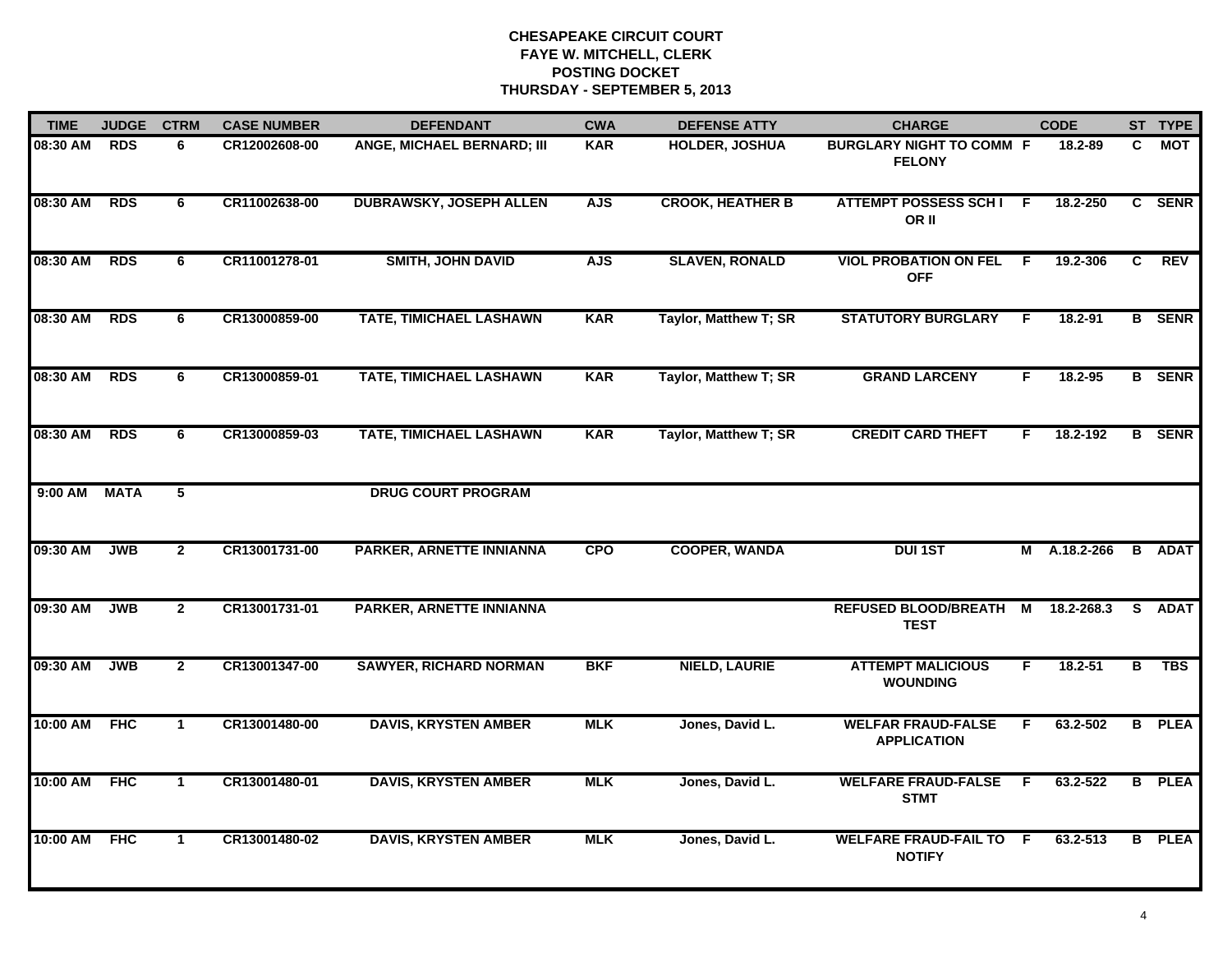| <b>TIME</b> | <b>JUDGE</b> | <b>CTRM</b>    | <b>CASE NUMBER</b> | <b>DEFENDANT</b>               | <b>CWA</b> | <b>DEFENSE ATTY</b>           | <b>CHARGE</b>                                                  |    | <b>CODE</b>    |          | ST TYPE       |
|-------------|--------------|----------------|--------------------|--------------------------------|------------|-------------------------------|----------------------------------------------------------------|----|----------------|----------|---------------|
| 10:00 AM    | <b>FHC</b>   | $\mathbf 1$    | CR13001789-00      | <b>MCNAMEE, MELISSA MEGAN</b>  | <b>DAW</b> | <b>BARLOW, JASON</b>          | <b>FORGERY</b>                                                 |    | F 18.2-172     | B.       | <b>PLEA</b>   |
| 10:00 AM    | <b>FHC</b>   | $\mathbf{1}$   | CR13001789-01      | <b>MCNAMEE, MELISSA MEGAN</b>  | <b>DAW</b> | <b>BARLOW, JASON</b>          | <b>OBTAIN MONEY BY FALSE F</b><br><b>PRETENSE</b>              |    | 18.2-178       |          | <b>B</b> PLEA |
| 10:00 AM    | <b>FHC</b>   | $\mathbf{1}$   | CR13001789-02      | <b>MCNAMEE, MELISSA MEGAN</b>  | <b>DAW</b> | <b>BARLOW, JASON</b>          | <b>UTTERING</b>                                                | F. | 18.2-172       |          | <b>B</b> PLEA |
| 10:00 AM    | <b>FHC</b>   | $\mathbf{1}$   | CR13001789-03      | <b>MCNAMEE, MELISSA MEGAN</b>  | <b>DAW</b> | <b>BARLOW, JASON</b>          | <b>UTTERING</b>                                                | F. | 18.2-172       |          | <b>B</b> PLEA |
| 10:00 AM    | <b>FHC</b>   | $\mathbf{1}$   | CR13001789-04      | <b>MCNAMEE, MELISSA MEGAN</b>  | <b>DAW</b> | <b>BARLOW, JASON</b>          | <b>FORGERY</b>                                                 | F. | 18.2-172       |          | <b>B</b> PLEA |
| 10:00 AM    | <b>FHC</b>   | $\mathbf{1}$   | CR13001789-05      | <b>MCNAMEE, MELISSA MEGAN</b>  | <b>DAW</b> | <b>BARLOW, JASON</b>          | <b>OBTAIN MONEY BY FALSE F</b><br><b>PRETENSE</b>              |    | 18.2-178       |          | <b>B</b> PLEA |
| 10:00 AM    | <b>FHC</b>   | $\overline{1}$ | CR13001789-06      | <b>MCNAMEE, MELISSA MEGAN</b>  | <b>DAW</b> | <b>BARLOW, JASON</b>          | <b>UTTERING</b>                                                | F. | 18.2-172       |          | <b>B</b> PLEA |
| 10:00 AM    | <b>FHC</b>   | $\mathbf{1}$   | CR13001789-07      | <b>MCNAMEE, MELISSA MEGAN</b>  | <b>DAW</b> | <b>BARLOW, JASON</b>          | <b>FORGERY</b>                                                 | F. | 18.2-172       |          | <b>B</b> PLEA |
| 10:00 AM    | <b>FHC</b>   | $\mathbf{1}$   | CR13001657-00      | <b>RIDDICK, KENI DESHAWN</b>   | <b>MLK</b> | <b>TITTER, JENNIFER</b>       | <b>POSS A FIREARM-</b><br><b>CONVICTED FELON</b>               | F  | 18.2-308.2     |          | C TRYL        |
| 10:00 AM    | <b>FHC</b>   | $\mathbf{1}$   | CR03002125-00      | SMALLWOOD, JONATHAN ADAM       | <b>MLK</b> | <b>JAMES B. MELTON</b>        | <b>POSSESS MARIJUANA</b>                                       | М  | 18.2-250.1     | <b>S</b> | <b>ROL</b>    |
| 10:00 AM    | <b>FHC</b>   | $\mathbf{1}$   | CR12000100-00      | <b>WHITE, CAROLYN LORRAINE</b> | <b>DAW</b> | <b>HOLDER, WILLIAM JOSHUA</b> | <b>GRAND LARCENY</b>                                           | F. | 18.2-95        |          | <b>B</b> PLEA |
| 10:00 AM    | <b>FHC</b>   | $\mathbf{1}$   | CR12000100-01      | <b>WHITE, CAROLYN LORRAINE</b> | <b>DAW</b> |                               | HOLDER, WILLIAM JOSHUA LARCENY \$200 W/I TO SELL F 18.2-108.01 |    |                |          | <b>B</b> PLEA |
| 10:00 AM    | <b>FHC</b>   | $\mathbf{1}$   | CR13001694-00      | <b>WILSON, JOHNATHAN</b>       | <b>MLK</b> | <b>KOWALSKY, ROBERT E; JR</b> | <b>DUI 3RD</b>                                                 |    | $F$ C.18.2-266 |          | <b>B</b> TRYL |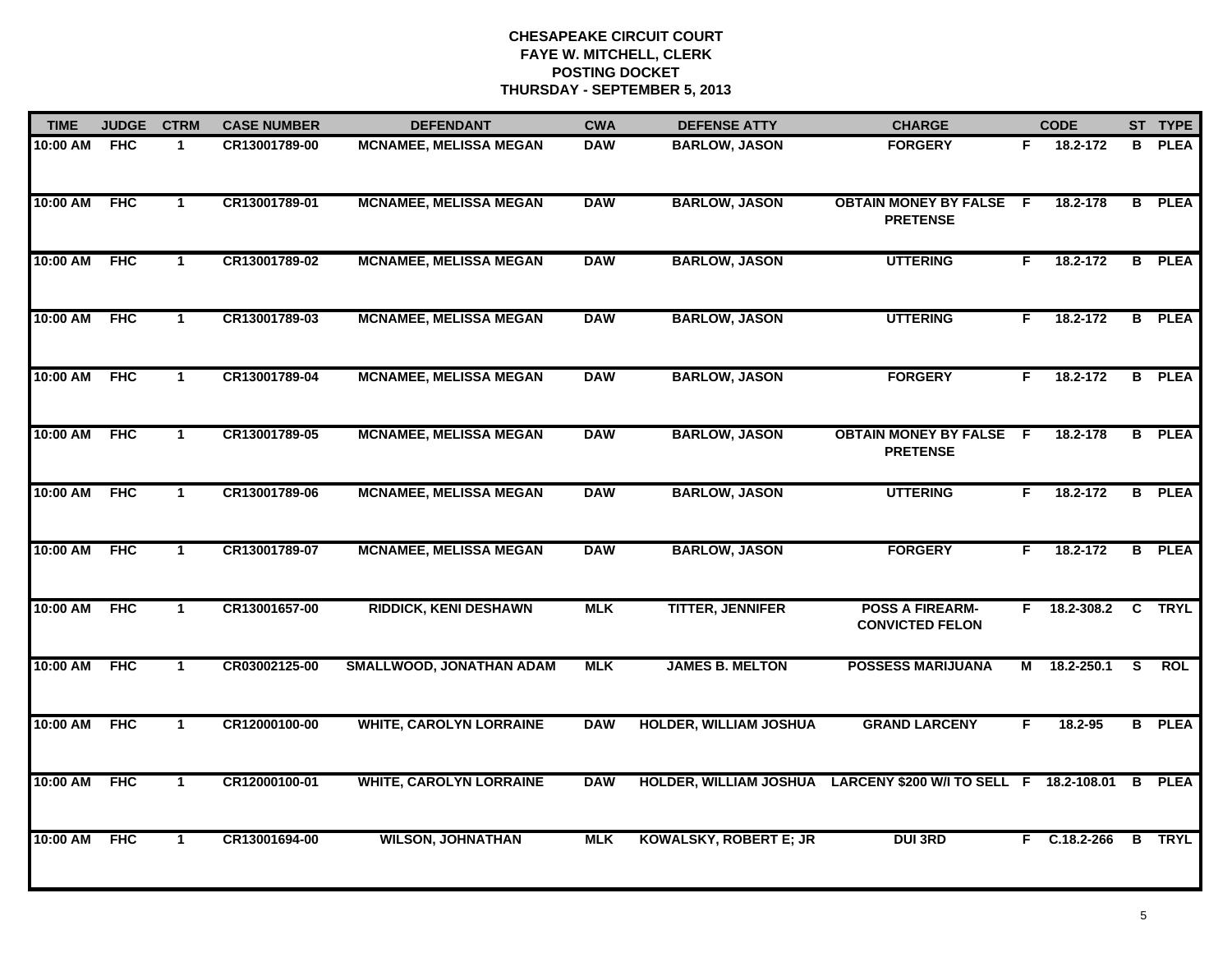| <b>TIME</b> | <b>JUDGE</b> | <b>CTRM</b>             | <b>CASE NUMBER</b> | <b>DEFENDANT</b>                 | <b>CWA</b> | <b>DEFENSE ATTY</b>           | <b>CHARGE</b>                                 |                         | <b>CODE</b>  |                         | ST TYPE         |
|-------------|--------------|-------------------------|--------------------|----------------------------------|------------|-------------------------------|-----------------------------------------------|-------------------------|--------------|-------------------------|-----------------|
| 10:00 AM    | <b>FHC</b>   | $\mathbf{1}$            | CR13001694-01      | <b>WILSON, JOHNATHAN</b>         | <b>MLK</b> | <b>KOWALSKY, ROBERT E; JR</b> | <b>SUSP O/L</b>                               |                         | M B.46.2-301 | S.                      | <b>TRYL</b>     |
| 10:00 AM    | <b>JWB</b>   | $\overline{3}$          | CR13001681-00      | <b>DAVIS, DASHEIKA RYCHELLE</b>  | <b>WHC</b> | <b>HOLDER, W JOSHUA</b>       | <b>FORGERY/PUBLIC</b><br><b>RECORDS</b>       | F.                      | 18.2-168     | $\overline{B}$          | <b>PLEA</b>     |
| 10:00 AM    | <b>JWB</b>   | $\overline{\mathbf{3}}$ | CR13001681-01      | <b>DAVIS, DASHEIKA RYCHELLE</b>  | <b>WHC</b> | <b>HOLDER, W JOSHUA</b>       | <b>PETIT LARCENY</b>                          | $\overline{M}$          | 18.2-96      |                         | <b>B</b> TRYL   |
| 10:00 AM    | <b>JWB</b>   | $\mathbf{3}$            | CR13001749-00      | <b>HAMMEREN, CLAUDIA</b>         | <b>ASA</b> | Wegman, Robert L.             | POSS GUN W/SELL SCH I/II F<br><b>DRUG</b>     |                         | 18.2-308.4   | $\mathbf{c}$            | <b>BOND</b>     |
| 10:00 AM    | <b>JWB</b>   | $\mathbf{3}$            | CR13001259-00      | <b>HAMMEREN, CLAUDIA ANNE</b>    | <b>ASA</b> | <b>WEGMAN, ROBERT</b>         | <b>POSS OF OXYCODONE</b>                      | F                       | 18.2-248     |                         | <b>B</b> BOND   |
| 10:00 AM    | <b>JWB</b>   | $\mathbf{3}$            | CR13001259-01      | <b>HAMMEREN, CLAUDIA ANNE</b>    | <b>ASA</b> | <b>WEGMAN, ROBERT</b>         | <b>POSS OF XANAX</b>                          | М                       | 18.2-250     |                         | <b>B</b> BOND   |
| 10:00 AM    | <b>JWB</b>   | $\overline{\mathbf{3}}$ | CR13001506-00      | JOHNSON, DUANE WAYLAND           | <b>KAR</b> | <b>CRONIN, ERIC</b>           | <b>ASSAULT/BATTER-LAW</b><br><b>ENFORCEMT</b> | F                       | $18.2 - 57$  |                         | <b>B</b> TRYL   |
| 10:00 AM    | <b>JWB</b>   | $\overline{3}$          | CR13001506-01      | JOHNSON, DUANE WAYLAND           | <b>KAR</b> | <b>CRONIN, ERIC</b>           | <b>OBSTRUCT JUSTICE</b>                       | $\overline{\mathsf{M}}$ | 18.2-460     |                         | <b>B</b> TRYL   |
| 10:00 AM    | <b>JWB</b>   | $\mathbf{3}$            | CR13001506-02      | <b>JOHNSON, DUANE WAYLAND</b>    | <b>KAR</b> | <b>CRONIN, ERIC</b>           | <b>DAMAGE PROPERTY</b>                        | М                       | 18.2-137     |                         | <b>B</b> TRYL   |
| 10:00 AM    | <b>JWB</b>   | $\mathbf{3}$            | CR13001457-00      | <b>MORRING, WILLIE ROOSEVELT</b> | <b>KAR</b> | Crook, Heather B              | <b>MALICIOUS WOUNDING</b>                     | F                       | $18.2 - 51$  |                         | C PLEA          |
| 10:00 AM    | <b>JWB</b>   | $\overline{\mathbf{3}}$ | CR04003533-00      | ORR, DAVID JASON                 | <b>KAR</b> | <b>JOSEPH A PENNINGTON</b>    | <b>POSS COCAINE</b>                           | F                       | 18.2-250     | $\overline{\mathbf{B}}$ | $\overline{cc}$ |
| 10:00 AM    | <b>JWB</b>   | $\mathbf{3}$            | CR04004015-00      | ORR, DAVID JASON                 | <b>KAR</b> | <b>JOSEPH A PENNINGTON</b>    | <b>GRAND LARCENY</b>                          | F                       | 18.2-95      | В                       | cc              |
| 10:00 AM    | <b>JWB</b>   | $\overline{3}$          | CR04A03533-00      | ORR, DAVID JASON                 | <b>KAR</b> | <b>JOHN JELICH</b>            | <b>PROBATION VIOLATION</b>                    | F                       | 19.2-306     | $\overline{c}$          | cc              |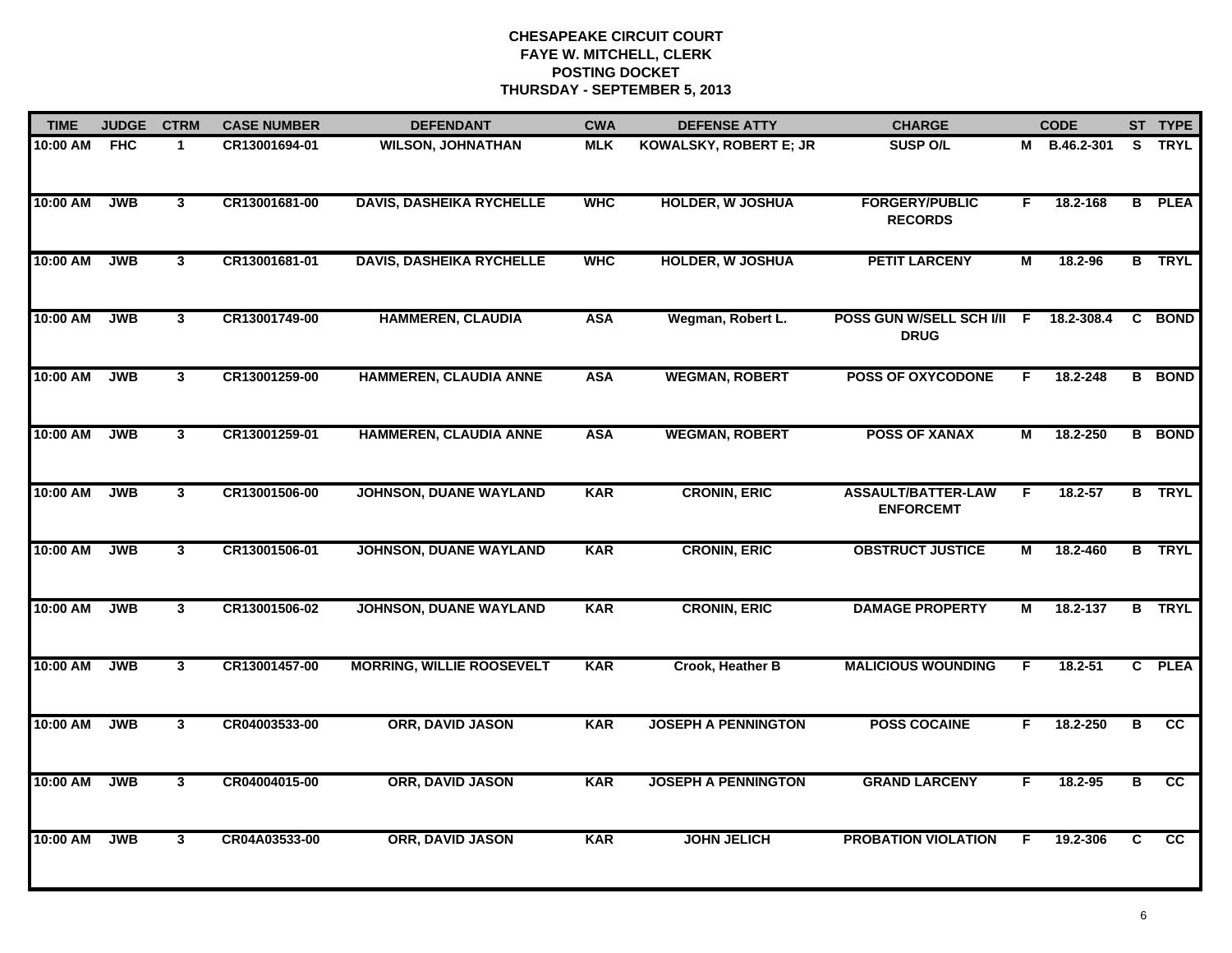| <b>TIME</b>  | <b>JUDGE</b> | <b>CTRM</b>    | <b>CASE NUMBER</b> | <b>DEFENDANT</b>              | <b>CWA</b> | <b>DEFENSE ATTY</b>           | <b>CHARGE</b>                                         |    | <b>CODE</b>    |    | ST TYPE       |
|--------------|--------------|----------------|--------------------|-------------------------------|------------|-------------------------------|-------------------------------------------------------|----|----------------|----|---------------|
| 10:00 AM     | <b>JWB</b>   | $\mathbf{3}$   | CR05000331-00      | ORR, DAVID JASON              | <b>KAR</b> | <b>JOSEPH A PENNINGTON</b>    | <b>POSS COCAINE</b>                                   | F. | 18.2-250       | в  | <b>CC</b>     |
| 10:00 AM     | <b>JWB</b>   | $\mathbf{3}$   | CR05003330-00      | ORR, DAVID JASON              | <b>KAR</b> | <b>JOHN JELICH</b>            | <b>PETIT LARCENY</b>                                  | М  | 18.2-96        | C  | cc            |
| 10:00 AM     | <b>JWB</b>   | $\mathbf{3}$   | CR04003008-00      | PARKER, LATOYA MADINA         |            |                               | <b>UNLAWFUL WOUNDING</b>                              | F. | $18.2 - 51$    | в  | cc            |
| 10:00 AM     | <b>JWB</b>   | $\mathbf{3}$   | CR04003009-00      | PARKER, LATOYA MADINA         |            |                               | <b>POSS BURGLARIOUS</b><br><b>TOOLS</b>               | F. | 18.2-94        | В  | <b>CC</b>     |
| 10:00 AM     | <b>JWB</b>   | $\mathbf{3}$   | CR04003010-00      | PARKER, LATOYA MADINA         |            |                               | <b>UNLAWFUL WOUNDING</b>                              | F. | $18.2 - 51$    | B  | <b>CC</b>     |
| 10:00 AM     | <b>JWB</b>   | $\mathbf{3}$   | CR04003097-00      | PARKER, LATOYA MADINA         |            |                               | <b>PETIT LARCENY</b>                                  | М  | 18.2-96        | в  | cc            |
| 10:00 AM     | <b>JWB</b>   | $\mathbf{3}$   | CR13001620-00      | PRITCHARD, MICHAEL WAYNE      | <b>KAR</b> | <b>WEGMAN, ROBERT</b>         | <b>STATUTORY BURGLARY</b>                             | F. | 18.2-91        |    | C TRYL        |
| 10:00 AM     | <b>JWB</b>   | 3              | CR13001620-01      | PRITCHARD, MICHAEL WAYNE      | <b>KAR</b> | <b>WEGMAN, ROBERT</b>         | <b>GRAND LARCENY</b>                                  | F  | 18.2-95        |    | C TRYL        |
| 10:00 AM     | <b>JWB</b>   | $\mathbf{3}$   | CR13001360-00      | <b>WHITE, KENDALL</b>         | <b>WHC</b> | <b>MASSIE, MICHAEL JEROME</b> | <b>MALICIOUS WOUNDING</b>                             | F. | $18.2 - 51$    |    | <b>B</b> TRYL |
| 10:00 AM     | <b>JWB</b>   | 3              | CR13001360-01      | <b>WHITE, KENDALL</b>         | <b>WHC</b> |                               | <b>DISOBEY JUDGEMENT;</b><br><b>CONTEMPT</b>          | М  | 18.2-456       | C. | <b>CAP</b>    |
| 10:00 AM EPG |              | 4              | CR13000783-00      | <b>BLUE, KASEY ALLEN</b>      | <b>MSI</b> | <b>CROOK, HEATHER B</b>       | MARIJUANA PWID, SELL OR F 18.2-248.1<br><b>DISTRI</b> |    |                |    | <b>B</b> TRYL |
| 10:00 AM EPG |              | 4              | CR13000783-01      | <b>BLUE, KASEY ALLEN</b>      | <b>MSI</b> | <b>CROOK, HEATHER B</b>       | <b>CONSPIRE/DISTRIBUTE</b><br><b>MARIJUANA</b>        |    | $F$ 18.2-248.1 |    | <b>B</b> TRYL |
| 10:00 AM     | <b>EPG</b>   | $\overline{4}$ | CR13001523-00      | <b>JONES, JOSETTE SPENCER</b> | <b>AJS</b> | <b>HOLDER, WILLIAM JOSHUA</b> | <b>POSS OF COCAINE</b>                                | F  | 18.2-250       |    | C TRYL        |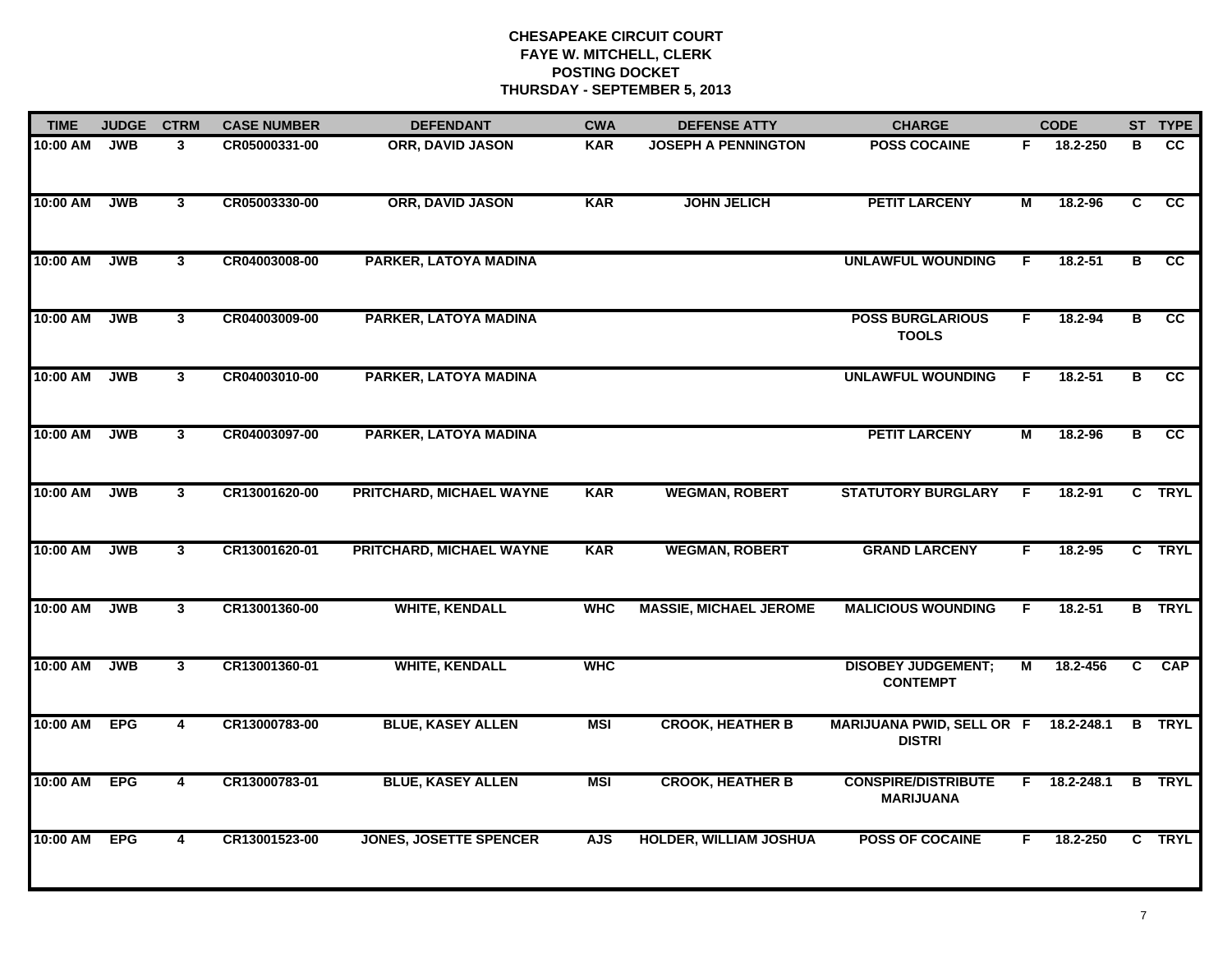| <b>TIME</b>   | <b>JUDGE</b> | <b>CTRM</b>             | <b>CASE NUMBER</b> | <b>DEFENDANT</b>                | <b>CWA</b> | <b>DEFENSE ATTY</b>      | <b>CHARGE</b>                                |     | <b>CODE</b> |    | ST TYPE       |
|---------------|--------------|-------------------------|--------------------|---------------------------------|------------|--------------------------|----------------------------------------------|-----|-------------|----|---------------|
| 10:00 AM      | <b>EPG</b>   | 4                       | CR13000019-00      | <b>MASON, WILLIAM MICHAEL</b>   | MSI        | <b>PASS, STEPHANIE P</b> | <b>ELUDE</b>                                 | F.  | 46.2-817B   | C. | <b>PLEA</b>   |
| 10:00 AM EPG  |              | 4                       | CR13000019-01      | <b>MASON, WILLIAM MICHAEL</b>   | <b>MSI</b> | <b>PASS, STEPHANIE P</b> | <b>PWID COCAINE</b>                          | F.  | 18.2-248    |    | C PLEA        |
| 10:00 AM EPG  |              | 4                       | CR13000019-02      | <b>MASON, WILLIAM MICHAEL</b>   | <b>MSI</b> |                          | PWID SCH I OR II CONT SUB F<br>2ND           |     | 18.2-248    |    | C PLEA        |
| 10:00 AM      | <b>EPG</b>   | $\overline{\mathbf{4}}$ | CR13001792-00      | <b>SCRIBNER, VICTORIA MARIE</b> | <b>AJS</b> | <b>HOLDER, WM JOSHUA</b> | <b>POSS HEROIN</b>                           | F.  | 18.2-250    |    | <b>B</b> TRYL |
| 10:00 AM MATA |              | 5                       | CR13001479-00      | <b>BURR, ROBERT WILLIAM</b>     | <b>DPB</b> | <b>BUYRN, WILLIAM</b>    | SHOPLIFT/CONCEALMENT                         | -F. | 18.2-103    |    | C TRYL        |
| 10:00 AM MATA |              | 5                       | CR13000348-00      | <b>CORNICK, EBONY</b>           | <b>DPB</b> | <b>TAYLOR, MATT</b>      | <b>IDENTY THFT: FINANC LOSS F</b><br>> \$200 |     | 18.2-186.3  |    | <b>B</b> PLEA |
| 10:00 AM MATA |              | $\overline{5}$          | CR13000348-01      | <b>CORNICK, EBONY</b>           | DPB        | <b>TAYLOR, MATT</b>      | <b>CREDIT CARD FRAUD: &gt;\$200 F</b><br>6M  |     | 18.2-195    | B  | <b>PLEA</b>   |
| 10:00 AM MATA |              | 5                       | CR13000348-02      | <b>CORNICK, EBONY</b>           | <b>DPB</b> | <b>TAYLOR, MATTHEW</b>   | <b>CREDIT CARD FRAUD: &gt;\$200 F</b><br>6M  |     | 18.2-195    |    | <b>B</b> PLEA |
| 10:00 AM MATA |              | 5                       | CR13000348-03      | <b>CORNICK, EBONY</b>           | <b>DPB</b> | <b>TAYLOR, MATTHEW</b>   | <b>CREDIT CARD FRAUD: &gt;\$200 F</b><br>6M  |     | 18.2-195    |    | <b>B</b> PLEA |
| 10:00 AM MATA |              | 5                       | CR13000348-04      | <b>CORNICK, EBONY</b>           | <b>DPB</b> | <b>TAYLOR, MATTHEW</b>   | <b>CREDIT CARD FRAUD: &gt;\$200 F</b><br>6M  |     | 18.2-195    |    | <b>B</b> PLEA |
| 10:00 AM MATA |              | 5                       | CR13001608-00      | <b>GATEWOOD, JAMES NATHAN</b>   | <b>DPB</b> | <b>TITTER, JENNIFER</b>  | <b>CONCEALMENT 3RD+ OFF F</b>                |     | 18.2-103    |    | <b>B</b> TRYL |
| 10:00 AM MATA |              | $\overline{5}$          | CR13001367-00      | <b>HILL, ROBERT SHANE</b>       | DPB        | Spencer, Jo Anne         | <b>DRIVE VIOL REST O/L 3RD</b>               | F.  | 18.2-272A   | C  | <b>PLEA</b>   |
| 10:00 AM MATA |              | $5\phantom{.0}$         | CR13001367-01      | <b>HILL, ROBERT SHANE</b>       | <b>DPB</b> | <b>SPENCER, JOANNE</b>   | <b>FAIL TO APPEAR;</b><br><b>CONTEMPT</b>    | М   | 18.2-456    | C  | <b>CAP</b>    |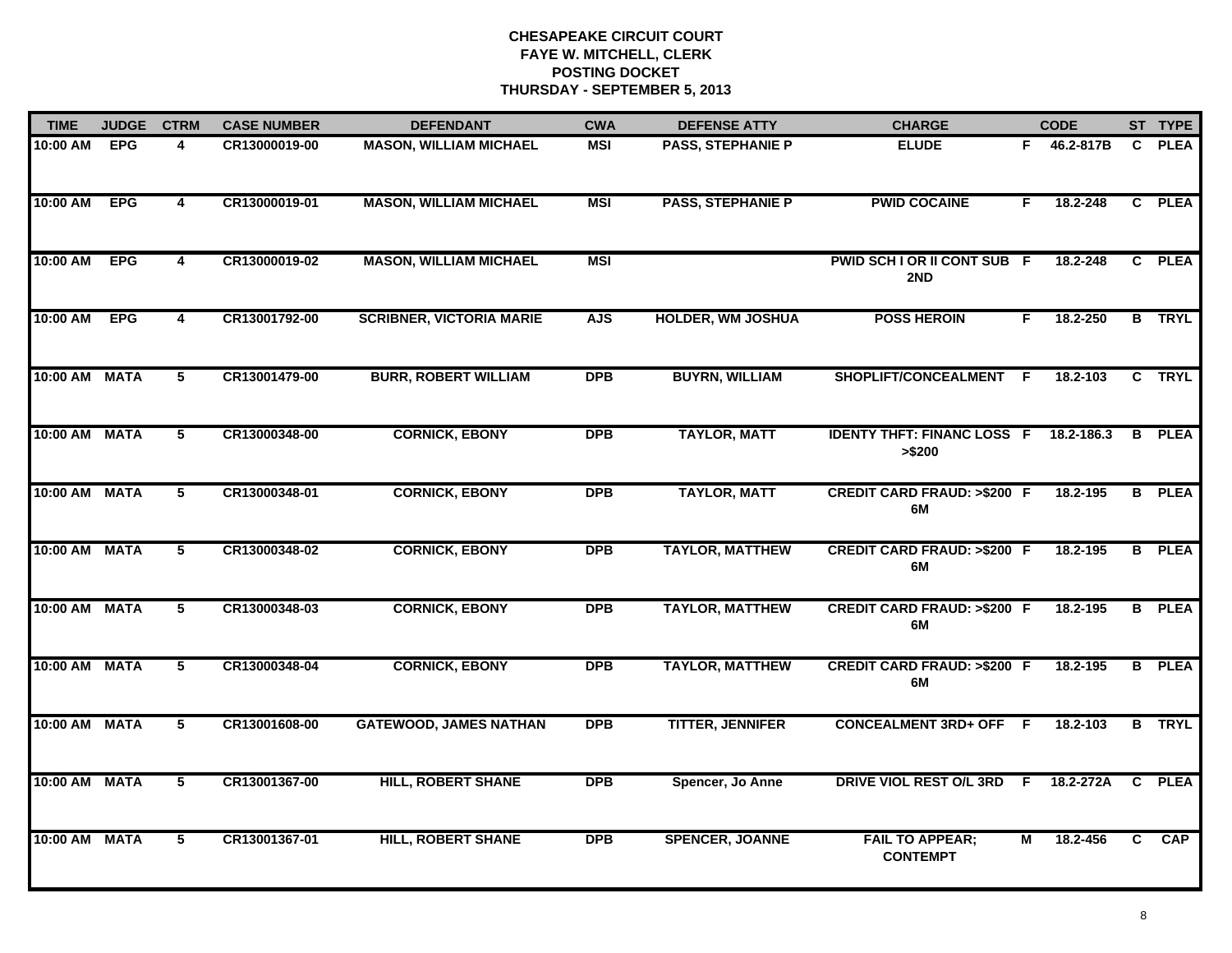| <b>TIME</b> | <b>JUDGE</b> | <b>CTRM</b> | <b>CASE NUMBER</b> | <b>DEFENDANT</b>                   | <b>CWA</b> | <b>DEFENSE ATTY</b>     | <b>CHARGE</b>                                |    | <b>CODE</b>    |              | ST TYPE     |
|-------------|--------------|-------------|--------------------|------------------------------------|------------|-------------------------|----------------------------------------------|----|----------------|--------------|-------------|
| 10:00 AM    | <b>MATA</b>  | 5           | CR13001389-00      | <b>HILL, ROBERT SHANE</b>          | <b>DPB</b> | <b>SPENCER, JO ANNE</b> | POSS MARIJUANA 1ST OFF M                     |    | 18.2-250.1     | C            | <b>PLEA</b> |
| 10:00 AM    | <b>MATA</b>  | 5.          | CR13001389-01      | <b>HILL, ROBERT SHANE</b>          | <b>DPB</b> | <b>SPENCER, JOANNE</b>  | <b>FAIL TO APPEAR;</b><br><b>CONTEMPT</b>    | М  | 18.2-456       | C.           | <b>CAP</b>  |
| 10:00 AM    | <b>MATA</b>  | 5           | CR13001478-00      | <b>MCLEOD, MARK EVERETT</b>        | <b>DPB</b> | Jones, David L.         | <b>WELFARE FRAUD: FALSE</b><br><b>STMT</b>   | E  | 63.2-522       | B            | <b>TRYL</b> |
| 10:00 AM    | <b>MATA</b>  | 5           | CR13001478-01      | <b>MCLEOD, MARK EVERETT</b>        | <b>DPB</b> | Jones, David L.         | <b>WELFARE FRAUD: LARCENY F</b><br>$>= $200$ |    | 63.2-522       | B            | <b>TRYL</b> |
| 10:00 AM    | <b>MATA</b>  | 5           | CR13001391-00      | <b>SMITH, NATHANIEL</b>            | <b>DPB</b> | Crook, Heather B        | <b>GRAND LARCENY</b>                         | F. | 18.2-95        | $\mathbf{c}$ | <b>TRYL</b> |
| 10:00 AM    | <b>MATA</b>  | 5           | CR13001391-01      | <b>SMITH, NATHANIEL</b>            | <b>DPB</b> | <b>Crook, Heather B</b> | <b>STLN PRPRTY:INT TO SELL</b><br>$>= $200$  |    | F 18.2-108.01  | C            | <b>TRYL</b> |
| 10:00 AM    | <b>MATA</b>  | 5.          | CR13001447-00      | <b>WILLIAMS, MATTHEW COLUMBUS</b>  | <b>DPB</b> | <b>COOPER, WANDA</b>    | <b>DUI 3RD</b>                               | F. | $C.18.2 - 266$ | C            | <b>TRYL</b> |
| 10:00 AM    | <b>MATA</b>  | 5           | CR13001447-01      | <b>WILLIAMS, MATTHEW COLUMBUS</b>  | <b>DPB</b> | <b>COOPER, WANDA</b>    | <b>REFUSED BLOOD/BREATH</b><br><b>TEST</b>   | м  | 18.2-268.3     | C            | <b>TRYL</b> |
| 10:00 AM    | <b>MATA</b>  | 5           | CR13001447-02      | <b>WILLIAMS, MATTHEWS COLUMBUS</b> | <b>DPB</b> | Cooper, Wanda J.        | <b>DRIV W/REVOK LIC,</b><br><b>DWI/MANSL</b> | F. | 46.2-391       |              | C TRYL      |